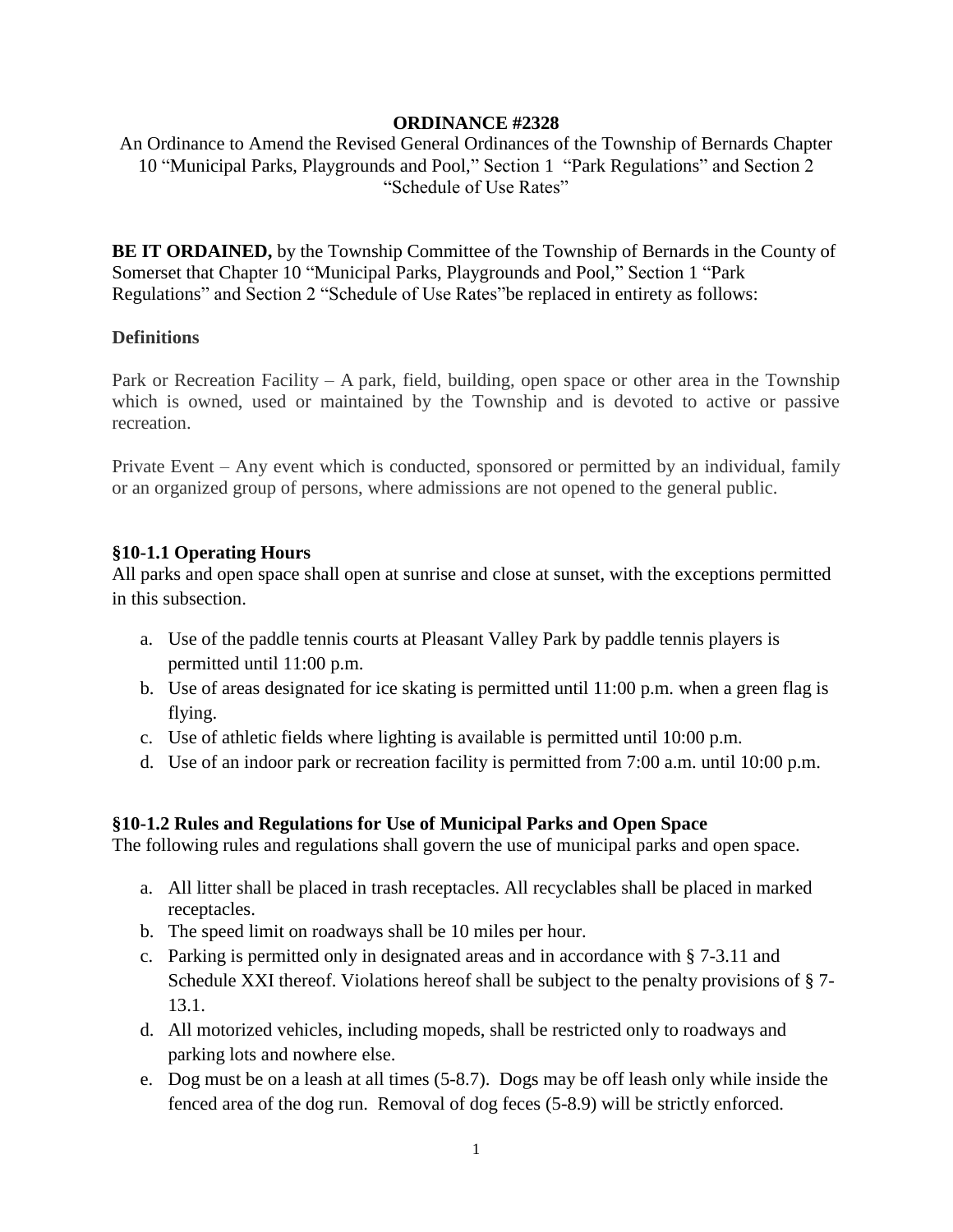- f. Tennis courts and basketball courts are for their named purposes only. Skateboards, rollerblades, bicycles and other sports activities (including, but not limited to, soccer, lacrosse and football) are not permitted on the courts.
- g. The roller hockey rink is to be used for roller sports and activities only. Other sports activities (including, but not limited to, soccer, lacrosse and football) are not permitted on the court.
- h. The commercial use of a park or recreation facility by a for-profit entity, not sponsored by the Township, in which either a fee is charged and/or a business or service is offered to participants is allowed by permit only.

# **§10-1.3 Rules and Regulations for Use of the Dog Run**

The following rules and regulations shall govern the use of the area designated as a dog run in addition to the rules and regulations listed in section 10-1.2.

- a. The dog run is open only to Bernards Township residents and their properly licensed dogs (5-2.1). Dogs must display their current license tag on their collar (5-8.2).
- b. No more than two (2) dogs per person.
- c. All dogs must be accompanied by at least one responsible adult, 18 years or older.
- d. Children under 8 are not permitted. Children ages 8-17 must be accompanied by an adult. Children are not permitted to run with or chase after dogs in the dog run.
- e. Puppies under 6 months of age may not enter the dog run.
- f. Professional dog trainers are not permitted to use the dog run for training purposes without a commercial use permit issued by the Township.
- g. Dog owners are responsible for closely supervising their dog(s) at all times. Do not leave a dog unattended while in the dog run.
- h. Dogs must be spayed or neutered.
- i. No dogs known to be aggressive towards other dogs or people may enter the run. Dogs exhibiting aggressive or threatening behavior must be immediately removed from the run.
- j. Dog bites to people or dogs shall be reported immediately to the Bernards Township Animal Control Officer. Any dog that bites any person or other dog shall not be permitted to use the run thenceforth.
- k. Removal of dog feces (5-8.9) will be strictly enforced inside as well as outside the dog run.
- l. Fill holes and stop dogs from digging.
- m. No food, bones, rawhide or chew toys allowed in the run. No tobacco or alcohol products of any kind allowed in the run. Training treats are allowed.
- n. Remove all personal items (i.e. chairs, bowls, toys, etc.) from the run after each use. Do not hang items on the fence.

# **§10-1.4 Rules and Regulations for Use of Artificial Turf Fields**

The following rules and regulations shall govern the use of any artificial turf field in addition to the rules and regulations listed in section 10-1.2.

a. Users must obtain a field use permit prior to using a turf field.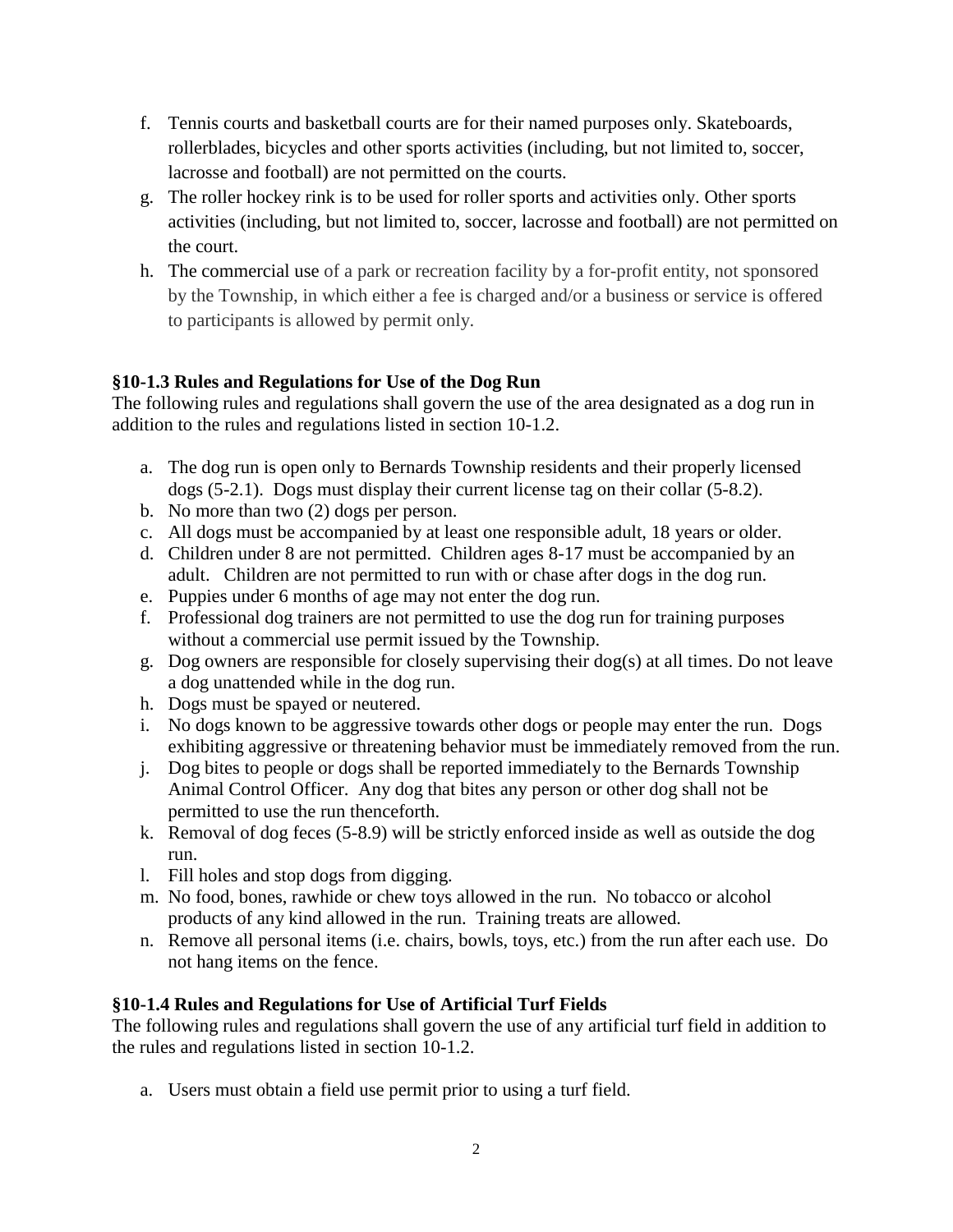- b. Water for drinking is permitted. No other food or beverage is permitted on a turf field. This includes, but is not limited to: sports drinks, chewing gum, fruit, nuts, seeds, alcohol and tobacco products of any kind. Glass containers are not permitted.
- c. No metal spiked shoes of any kind are permitted. Allowable footwear includes molded rubber cleats, turf shoes or running shoes. All footwear shall be clean and free of mud.
- d. Only freestanding field markers and sports equipment are permitted to be used. No stakes, posts, poles and/or markers of any kind are permitted to be driven into the turf field.
- e. No motorized vehicles, bicycles, skateboards, strollers, tents, tables, canopies or lawn chairs. Electric wheelchairs and scooters may be used in accordance with accommodations required pursuant to the Americans with Disabilities Act, provided that such motorized vehicles do not cause damage to the turf field surface.
- f. No dogs or pets of any kind are permitted.

# **§10-1.5 Prohibited Conduct**

The following conduct and activities are prohibited at any park or recreation facility. Any exceptions are noted. A request to deviate from this list of prohibited conduct may be submitted in the form of a Special Event and Amusement Device Application, which is subject to Township Committee approval.

- a. Disposal of solid waste as defined in Subsection 18-7.1 into any park refuse container is prohibited except for solid waste generated by the customary use of park facilities.
- b. Petting zoos, farm animals, horses, camels, elephants or any other circus animals shall be prohibited.
- c. Amusement rides, both mechanical and inflatable, are prohibited.
- d. The discharge of firearms and explosives shall be prohibited at all times except as authorized by resolution of the Township Committee for purposes of wildlife management.
- e. The shooting of bow and arrows and the setting of animal traps shall be prohibited at all times except as authorized by resolution of the Township Committee for purposes of wildlife management.
- f. Repair, cleaning or polishing of motor vehicles is prohibited.
- g. Hitting of golf balls is prohibited.
- h. Tossing of eggs is prohibited.
- i. Bonfires, fire pits and any use of open flame is prohibited except the use of open flame in park provided grills.
- j. The flying and/or launching of unmanned aircraft by the public, including model or remote control airplanes, helicopters, recreational drones and rockets, is prohibited. This shall not prohibit any federal, state, county or municipal agency, law enforcement agency or emergency services organization from the use of drones and unmanned aircraft for any lawful and authorized purpose pursuant to applicable regulation.
- k. Pursuant to Subsection 4-2.11, solicitation is prohibited except in accordance with Subsection 4-2.7 f and h, and policies recommended by the Department of Parks and Recreation and adopted by resolution of the Township Committee to allow limited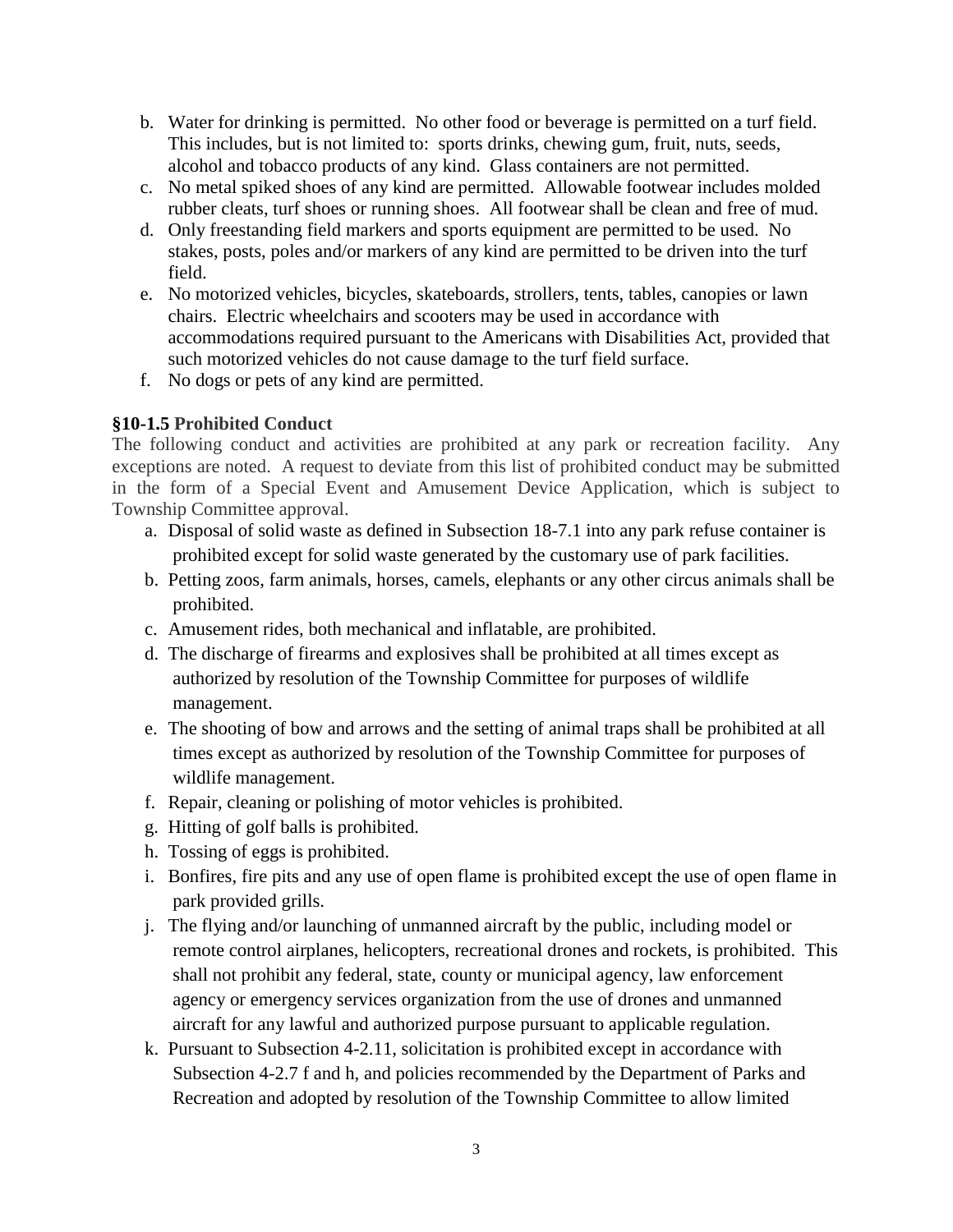solicitation by Township-based nonprofit, community service groups. Said policies are to be on file with the Township Clerk.

- l. Pursuant to Subsection 3-16.2, no person or group shall bring into, possess, sell, buy, consume, or give away any alcoholic beverage in any municipal property within the Township of Bernards with the exception that a resident may obtain a permit for consumption of alcoholic beverages within a Township park in conjunction with a special event or private event after obtaining a permit as described in 10-1.6, at the following park facilities:
	- a. Pleasant Valley Park, Dunham Park and Southard Park Picnic Shelters
	- b. Pleasant Valley Park Warming Hut
	- c. Dunham Park Indoor Pavilion

# **§10-1.6 Park Reservations**

A park permit is required to reserve a park facility for a private event. Application must be made in person at the Department of Parks and Recreation on the prescribed form accompanied by the applicable fee(s) and insurance documentation.

Proof of Township residency must be provided when applying for resident-rate park use fees and alcohol permits.

In addition to a park permit, individuals, organizations, corporations or other entities may be required to obtain a Special Event Permit as defined in Section 4-4 Shows, Public Exhibitions, Special Events, Amusement Devices and Fireworks. If the Director of Parks and Recreation determines a Special Event Permit is required, an individual must also make application to the Municipal Clerk.

Permit holders must possess such permit(s), available for inspection by the Director or his appointee, or any law enforcement officer when using the reserved facilities.

## **§10-1.7 Park Facility Use Rates and Maximum Capacity**

The Township Committee will adopt annually a resolution setting a schedule of park facility use rates and maximum capacity. The fees listed in such resolution will be charged to individuals, organizations, corporations or other entities reserving and using park facilities throughout the year for which the resolution applies.

## **§10-1.8 Insurance – Liability of Permitee; Events with and without Alcohol Being Served**

Individuals, organizations, corporations or other entities to whom permits are issued under this chapter shall be liable for any loss, damage or injury sustained by any person whatsoever by reason of their negligence.

The following insurance documentation must accompany all park permit applications: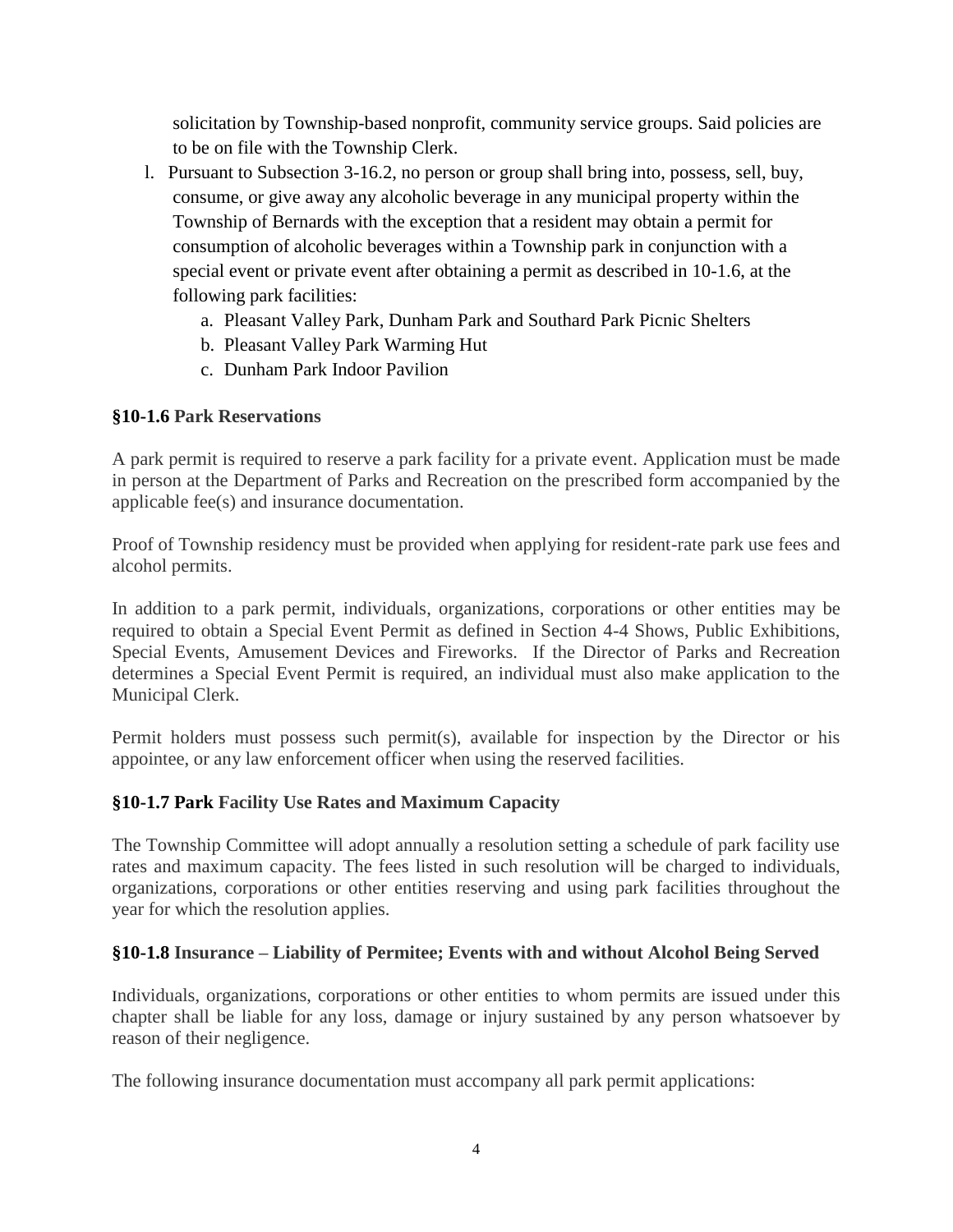- 1. Events Without Alcoholic Beverages
	- 1) For and individual or individuals holding a function not sponsored for the benefit of an organization:
		- a) Evidence of insurance in the minimum amount of \$300,000 in General Liability coverage for each occurrence in the form of a Homeowners or Special Event Policy; and
		- b) A signed indemnification and hold harmless agreement.
	- 2) For organizations, corporations or other entities holding a function, sponsored for the benefit of an organization:
		- a) A Certificate of Insurance naming Bernards Township as the added insured in the minimum amount of \$1,000,000 in General Liability Coverage; and
		- b) A signed indemnification and hold harmless agreement.

### 2. Events With Alcoholic Beverages

- 1) For an individual or individuals holding a function not sponsored for the benefit of an organization:
	- a) Evidence of insurance in the minimum amount of \$1,000,000 in General Liability Coverage; and
	- b) A signed indemnification and hold harmless agreement.
- 2) For organizations, corporations or other entities, holding a function, sponsored for the benefit of an organization:
	- a) A Certificate of Insurance naming Bernards Township as the added insured in the minimum amount of \$3,000,000 Liquor Liability each occurrence if applicant is in the business of manufacturing, distributing, selling, serving or furnishing alcoholic beverages; or
	- b) A Certificate of Insurance naming Bernards Township as the added insured in the minimum amount of \$3,000,000 Host Liquor Liability each occurrence if liquor will be present and applicant is not in the business of manufacturing, distributing, selling, serving or furnishing alcoholic beverages.

An alcohol permit will only be issued for a private event by the Department of Parks & Recreation upon making the following findings:

- 1. That the proposed activity or use of the park will not unreasonably interfere with or detract from the general public enjoyment of the park.
- 2. That the nature and character of the proposed activity or use of the park is not reasonably anticipated to result in violation of these rules and regulations or to incite violence, crime or disorderly conduct.
- 3. That the proposed activity or use of the park will not entail extraordinary or burdensome expense of police operation by the Township.
- 4. That the park area or facility desired has not been reserved for other use at the date and hour desired in the application.